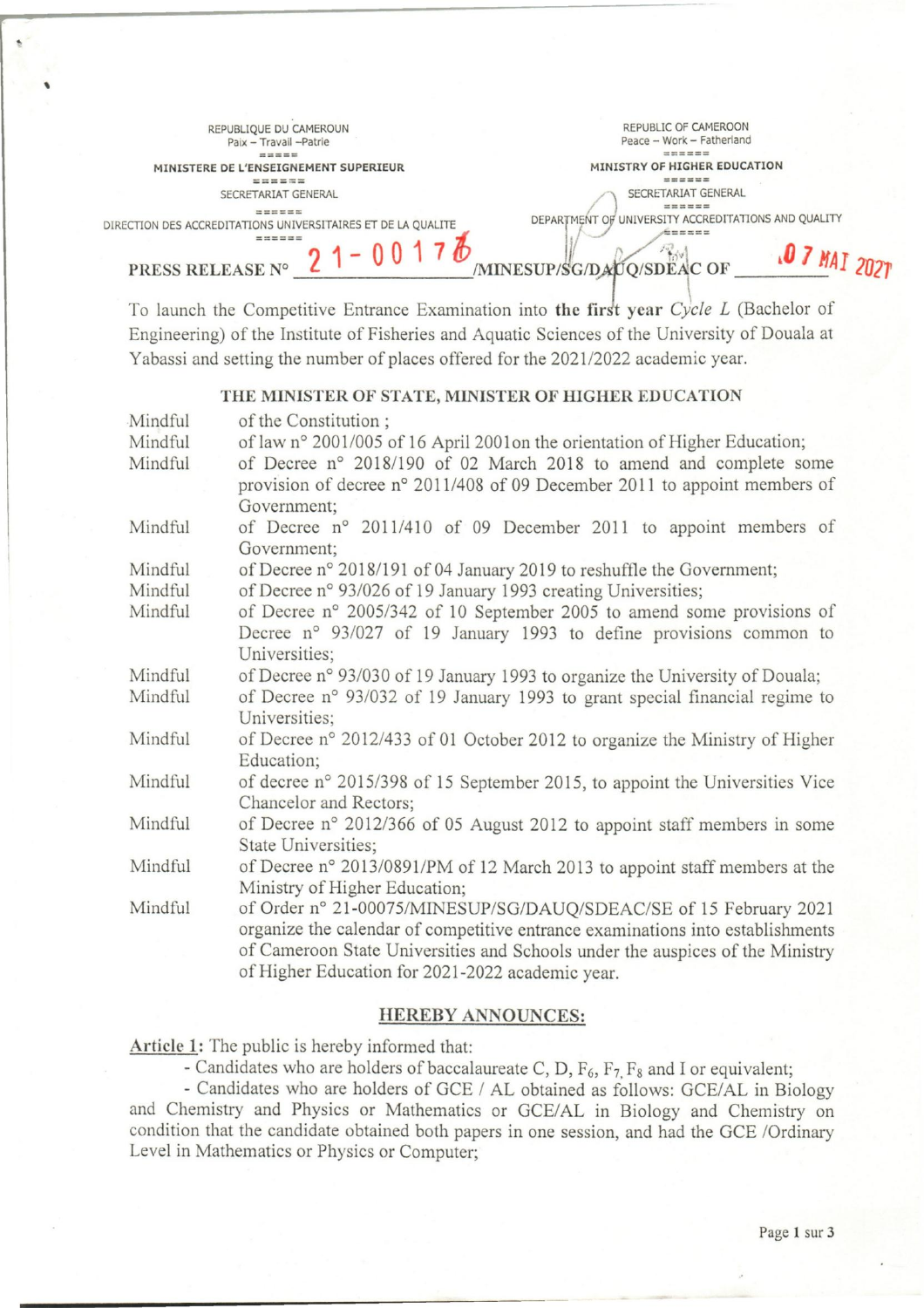- Candidates who are holders of any other diploma accepted by the Ministry of Higher Education as equivalent,

That a competitive entrance examination for the selection of one hundred (100) students, of which twenty (20) civil servants, ten (10) foreigners, into the first year of the Institute of Fisheries and Aquatic Sciences of the University of Douala at Yabassi for the *202012021* academie year is hereby launched in DOUALA, DSCHANG, YABASSI, NGAOUNDÉRÉ and YAOUNDÉ Centers.

Article 2: The competitive entrance examination comprises a study of files and written exam.

The study of files (coefficient 1) consists of the candidate's results in the *Probatoire* or GCE/OL, Baccalaureate or GCE/AL.

The written examination comprises:

- two hours Biology paper except holders of Bac  $F_6$ ,  $F_7$ ,  $F_8$  and BT in Agriculture, option (Animal Production, Processing, Vegetable Production) who will have a paper of speciality (coefficient 2);

- two hours Physics -Chemistry paper (coefficient 1);

- two hours Mathematics paper (coefficient 1).

The examination syllabus is that of Baccalaureate C, D,  $F_6$ ,  $F_7$ ,  $F_8$ , I or GCE/AL in Biology, Physics, Chemistry, Mathematics, Computer and BT Agriculture; option Animal Production, Processing, Vegetable Production.

Article 3: Application files include the following documents:

- a) For candidates resident in Cameroun regularly registered in schools and civil servants
	- a duly stamped hand-written application to the Director of the Institute;
	- an application form to be filed online at the registration platform adress: www.concours2021.ish.cm;
	- certified true photocopy less than six months of the birth certificate;  $\overline{\phantom{a}}$
	- certified true photocopy of the required diplomas ;
	- five  $(5)$  passport size photographs  $(4\times4)$  with candidates names written behind;  $\sim$
	- a medical certificate delivered by a medical doctor of state administration, testifying that the candidate is physically fit for university studies ;
	- transcripts of *Probatoire* or GCE/OL ;
	- transcripts of *Baccalauréat* or GCE/AL ;
	- a receipt of payment of the sum of 20,000 CFA francs representing the registration fees;
	- Two A4 size self-addressed envelopes bearing a 1,000 CFA F postal stamp (For the physical file).

## b) For foreign candidates

Apart from the documents required in (a), they can be exceptionally admitted after a study of their files.

Article 4: Registration fees for the competitive entrance examination is 20,000 CFA francs, to be payed into the account  $n^{\circ}$  10033 05214 140160 00004-94 at UBA of the Institute of Fisheries and Aquatic Sciences of the University of Douala at Yabassi. The registration fees are not reimbursable. It is destined to cover charges generated as the result of the organization ,